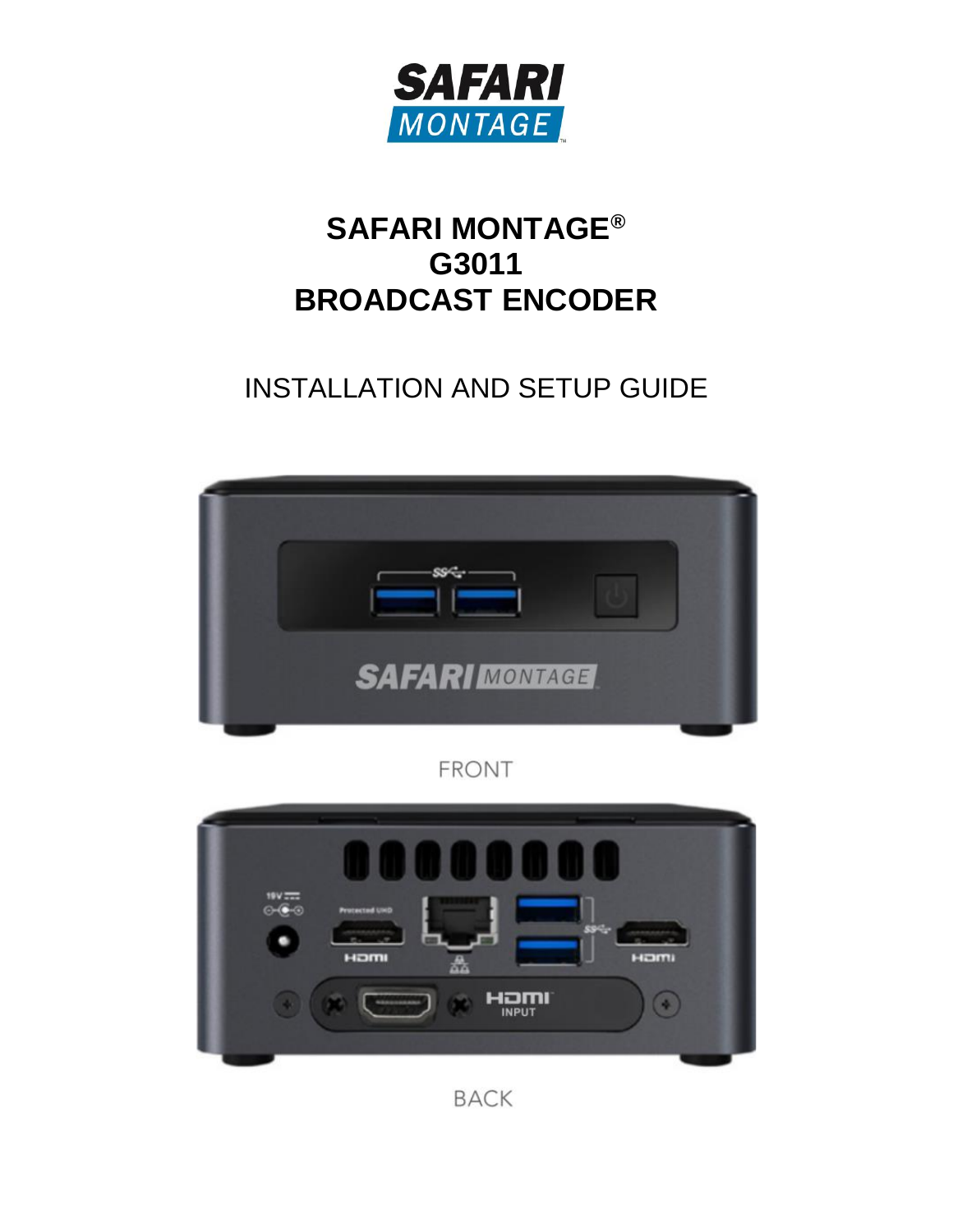# **SAFETY PRECAUTIONS**

The presence of this symbol is to alert the installer and user to the presence of uninsulated dangerous voltages within the product's enclosure that may be of sufficient magnitude to produce a risk of electric shock.



#### **TO REDUCE THE RISK OF FIRE OR ELECTRIC SHOCK, DO NOT EXPOSE THIS DEVICE TO RAIN OR MOISTURE, AND DO NOT OPEN THE DEVICE. REFER SERVICING TO QUALIFIED PERSONNEL ONLY.**

- DO NOT apply power to the unit until all connections have been made, all components have been installed and all wiring has been properly terminated.
- DO NOT terminate, change or uninstall any wiring without first disconnecting power from the device.
- This device is supplied with the appropriately rated power cord. The use of any other power cord could cause damage and invalidate the manufacturer's warranty.
- DO NOT connect the power cord to the device if the power cord is damaged.
- DO NOT cut the power cord.
- DO NOT plug the power cord into an AC outlet until all cables and connections to the device have been properly connected.
- The device should be installed in an environment consistent with its operating temperature specifications. Placement next to heating devices and ducts is to be avoided as doing so may cause damage. The device should not be placed in areas of high humidity.
- DO NOT cover any of the device's ventilation openings.
- DO NOT cover or obstruct the device's fan or fan openings.
- If the device has been in a cold environment allow it to warm to room temperature for at least 2 hours before connecting to an AC outlet.

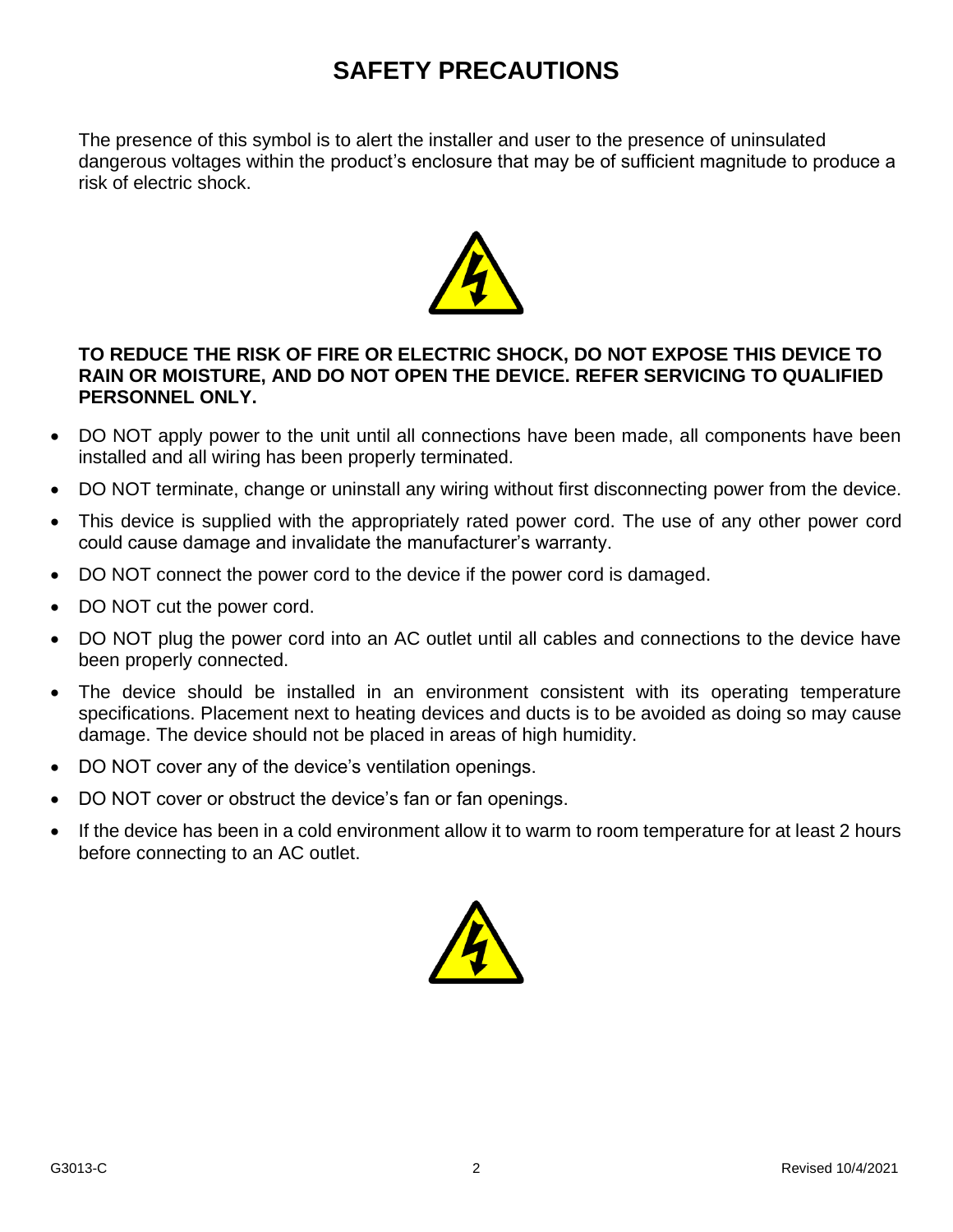# **Product Description**

The SAFARI Montage Broadcast Encoder is a small form factor, single-input HD encoder that combines support for HLS Adaptive Bitrate (ABR) HTML5-native playback, traditional UDP multicasting, and low latency video streaming to public CDNs such as YouTube Live and Vimeo.

These next generation encoders integrate seamlessly with SAFARI Montage IPTV & Live Media Streaming solutions to support delivery to mobile devices, Chromebooks, and all the latest browsers. They provide full, native HTML5-compatible playback and dynamically serve the optimal stream and bitrate to each client – all without the need for a plugin.

The SAFARI Montage Broadcast Encoder is ideal for streaming school news and supports up to 120 clients (classrooms) directly. When paired with this encoder, SAFARI Montage IPTV & Live Media Streaming solutions will dynamically select the optimal streaming format through client auto-detection, delivering UDP multicast or HLS ABR unicast streams.

# **Unpacking and Inspection**

Ensure that all items are removed and inspected prior to discarding any packing material.

Thoroughly inspect the unit and all contents to make certain all components are present and no damage has occurred in shipping, paying particular attention to connectors. If there is any sign of damage to the unit or items are missing, please contact SAFARI Montage Technical Support. SAFARI Montage Technical Support is available Monday – Friday from 8 a.m. to 6 p.m. Eastern Time, and they may be contacted by telephone at 800-782-7230 or online via [http://www.safarimontage.com/support/.](http://www.safarimontage.com/support/)

## **Package Contents**

- SAFARI Montage Encoder with:
	- o (1) AC-DC Power Adapter
	- $\circ$  (1) 6' HDMI Cable
	- o (1) 6' Network Cable

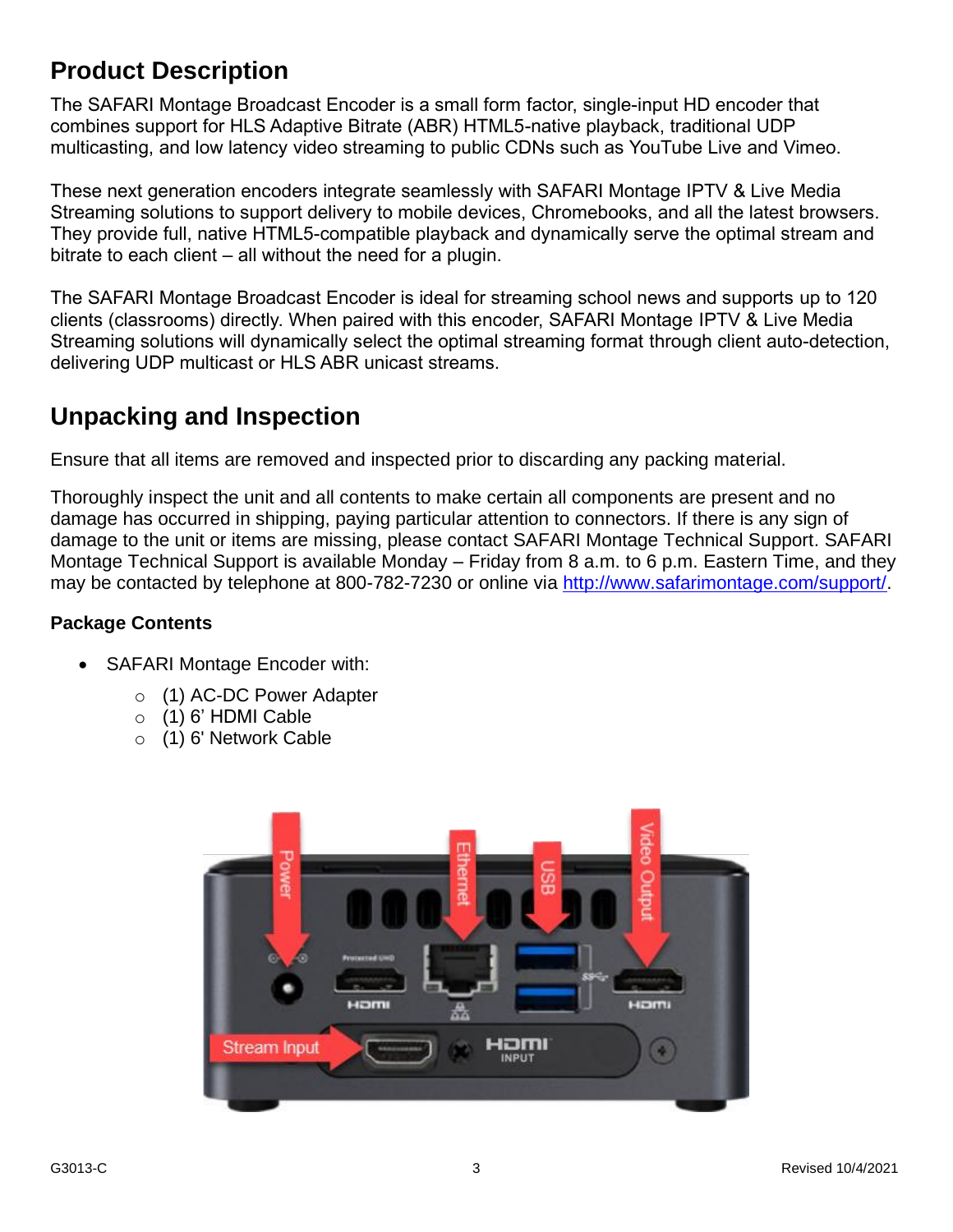# **SAFARI Montage® Encoder Specifications**

| Power                                                                    | <b>AC-DC Adaptor</b><br>AC input: 100-240 V<br>DC output: 19V/3.4A                                |
|--------------------------------------------------------------------------|---------------------------------------------------------------------------------------------------|
| <b>Video Encoding</b>                                                    | <b>H.264/AVC</b>                                                                                  |
| <b>Video Encoding Resolutions</b>                                        | HLS ABR: 576p, 720p, 1080p<br>UDP Multicast: 1080p<br>CDN RTMP: 720p<br><b>Bitrates: Variable</b> |
| <b>Audio Encoding</b>                                                    | AAC @ 128 kbps                                                                                    |
| <b>Audio Input</b>                                                       | <b>HDMI Digital</b><br>3.5 mm Analog (with optional USB adapter)                                  |
| <b>Network</b>                                                           | 10/100/1000 Base-T Ethernet                                                                       |
| <b>Dimensions</b>                                                        | 4.5" (W) $\times$ 4.6" (D) $\times$ 2.1" (H)                                                      |
| Warranty                                                                 | 3 Years                                                                                           |
| <b>Environmental</b>                                                     | $0^\circ$ C to $+40^\circ$ C                                                                      |
| Weight                                                                   | 1.6 lbs.                                                                                          |
| <b>Included</b>                                                          | 6' RJ45 Cat-5e Patch Cable<br>6' HDMI Cable                                                       |
| <b>CDN Streaming &amp; Centralized</b><br><b>Management Requirements</b> | IPTV Maintenance or IPTV Streaming Software Upgrade Plan (SUP)                                    |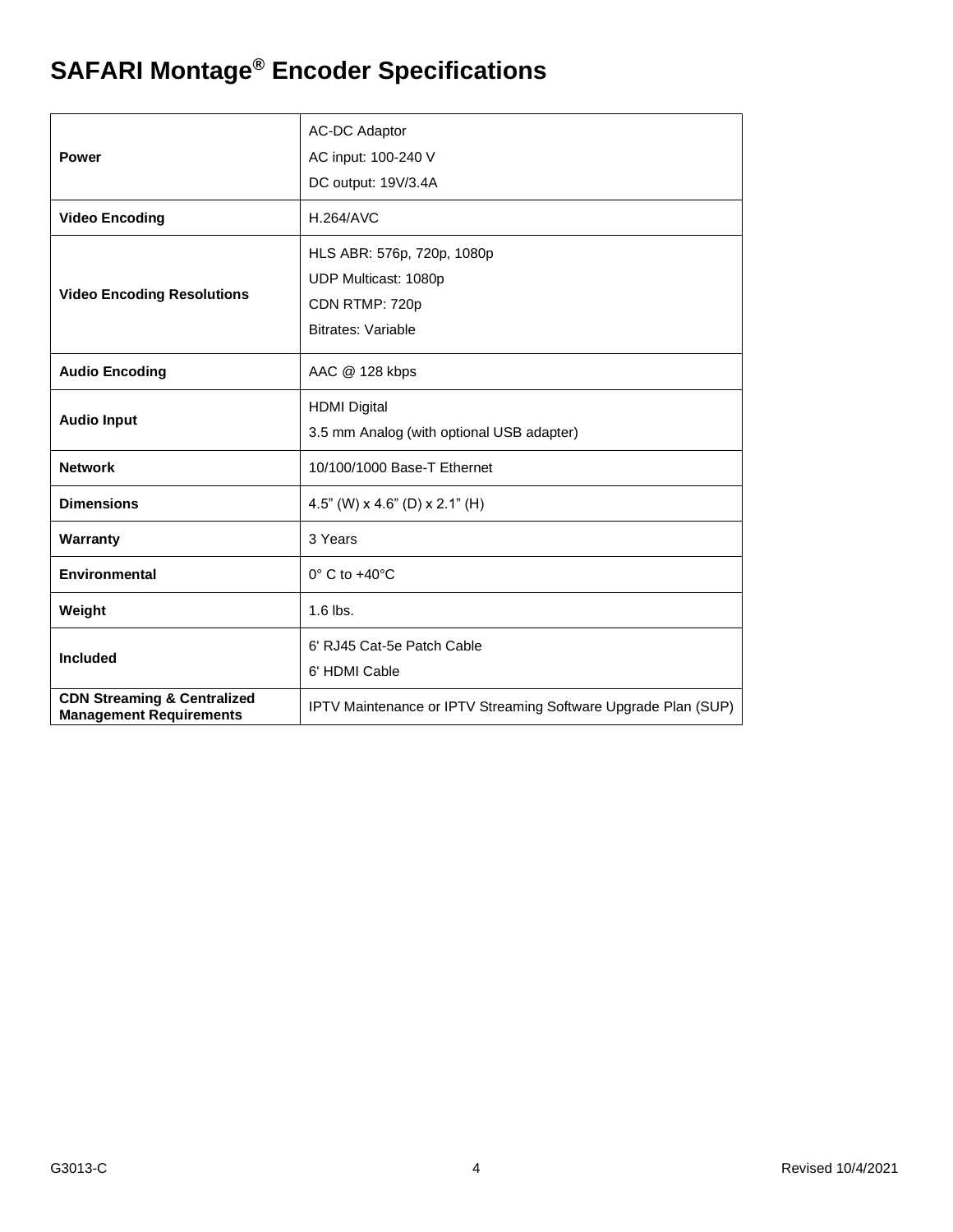# **Installation and Configuration**

### **Please read these instructions in their entirety before you begin:**

1. Review any questions with Technical Support in advance. Please note that SAFARI Montage Technical Support is available Monday – Friday from 8 a.m. to 6 p.m. Eastern Time, and they may be contacted by telephone at 800-782-7230 or online via [https://www.safarimontage.com/support/.](https://www.safarimontage.com/support/)

### **SAFARI Montage® System Requirements:**

- SAFARI Montage**®** v7.5 or greater
- SAFARI Montage**®** IPTV or Selective Video Streaming license
- Clients must meet the System Requirements found at: <https://www.safarimontage.com/support/releases/sm-7.5.x.aspx#system>

#### **Before You Begin:**

- 2. Make all connections before powering the encoder.
- 3. Note that all Encoders ship with a default:
	- o Static IP address: 191.53.51.216
	- o Gateway: 191.53.51.1
	- o Netmask: 255.255.0.0
- 4. SAFARI Montage strongly recommends that video sources be connected directly to the Encoder with the supplied cabling and cannot provide support for third-party distribution and/or switching equipment placed in-line between the video source and the encoder.
- 5. The encoder is designed to work with input sources set to 30 or 60 FPS. Please make certain your video source equipment is set for 30 or 60 frames per second.
- 6. SAFARI Montage is not responsible for damage caused by electrical surges and recommends that equipment be protected by installing surge protection where appropriate. Surge protection is **required** for Coaxial Cable inputs and is highly recommended for HDMI inputs. For further information please review our [Surge Protection](https://drive.google.com/file/d/1NTMVXrWUkTAE9RWKrNkgBZFGsqUsa35w/view) documentation.
- 7. The encoder supports both multicast and unicast deployment, with a recommended concurrent unicast user count numbering 125 or fewer. Please take the time to review our **Multicast and** [Unicast Considerations](https://drive.google.com/file/d/1DY_ilOagFOug9QlidKoMQHi7TqDb3NQ9/view) documentation before configuring SVS streams within SAFARI Montage.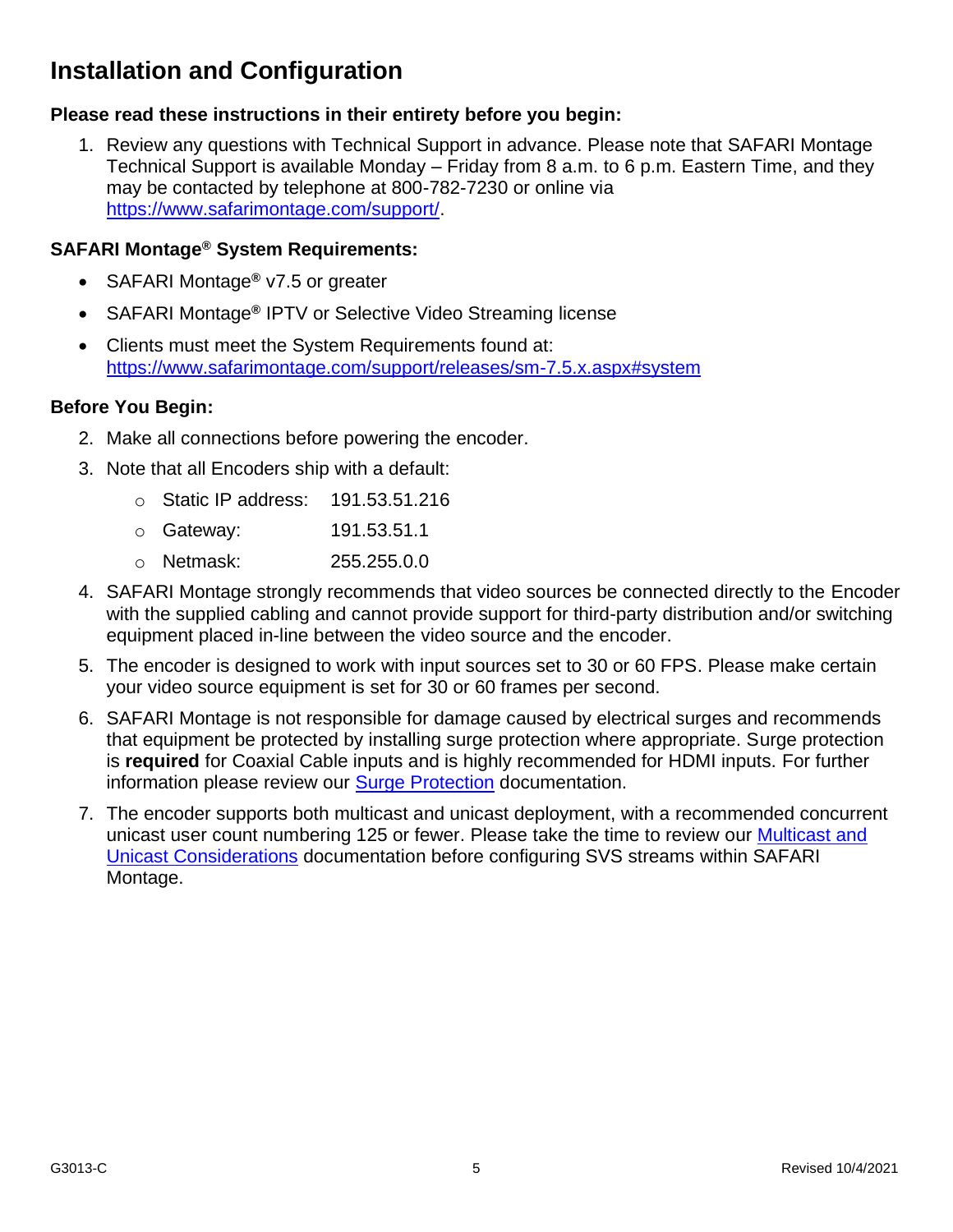#### **Initial Network Configuration:**

- 1. Connect a monitor and keyboard to the encoder.
- 2. Connect the encoder to the network.
- 3. Power the encoder via the supplied power adapter or cord.
- 4. Configure the network settings as required to conform to the local network addressing scheme.
	- a. The console menu will display when the encoder's boot process completes.



- b. Press 1 and enter to go to the **Network Settings…**
- c. Press 1 and enter again to go to **Network Cards (IP Address)…**



d. Press 1 and enter to go to **NIC (eno1)**



e. Press 1 and enter to **Disable DHCP and Assign Static IP**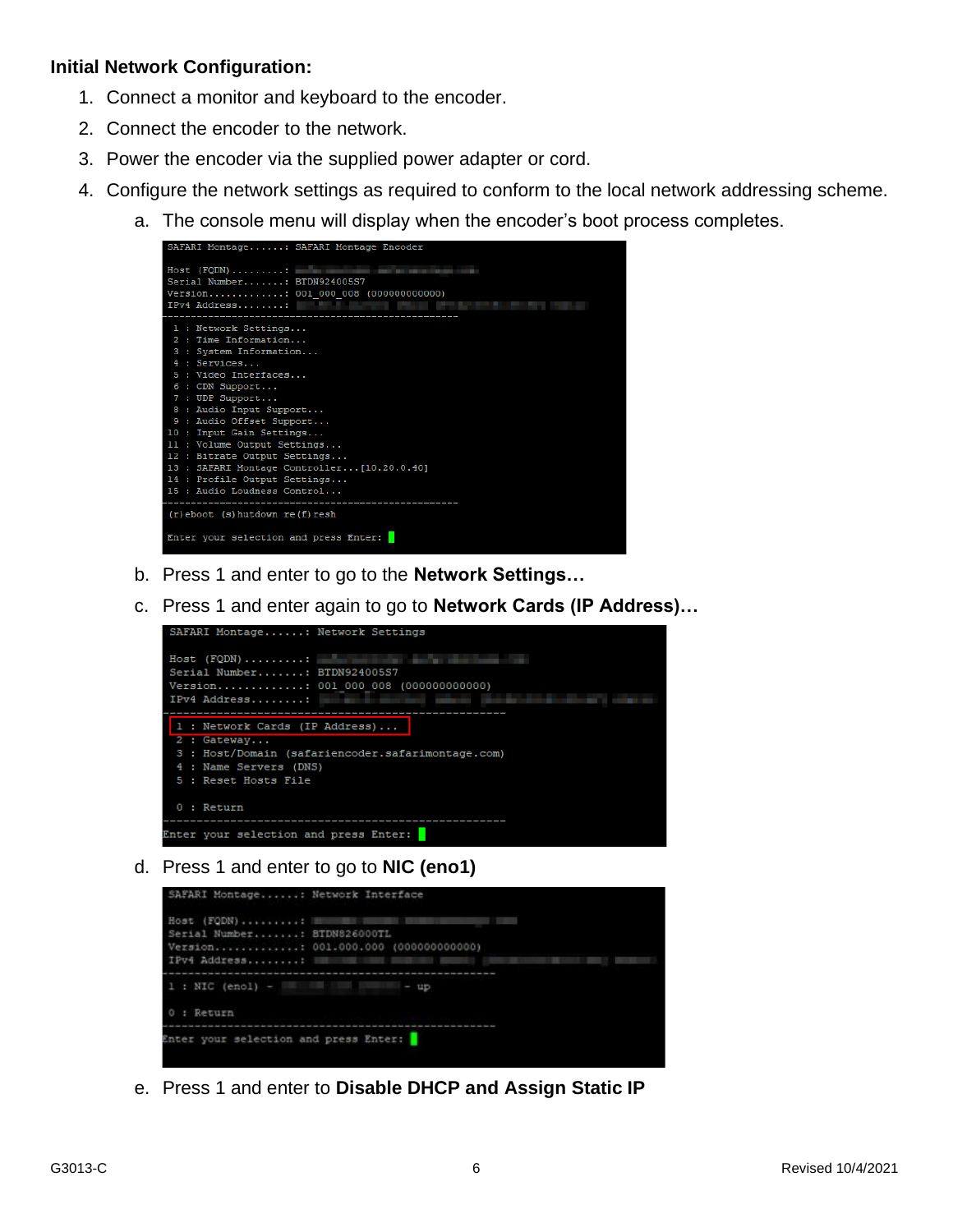

f. Enter the desired static IP address and press enter



g. Enter the subnet in CIDR notation and press enter



h. Enter the Gateway IP address and press enter



i. Enter DNS server(s) leaving a space between each address



- j. The information will be saved and applied to the unit.
- k. The static IP will be reflected in the menu when it reloads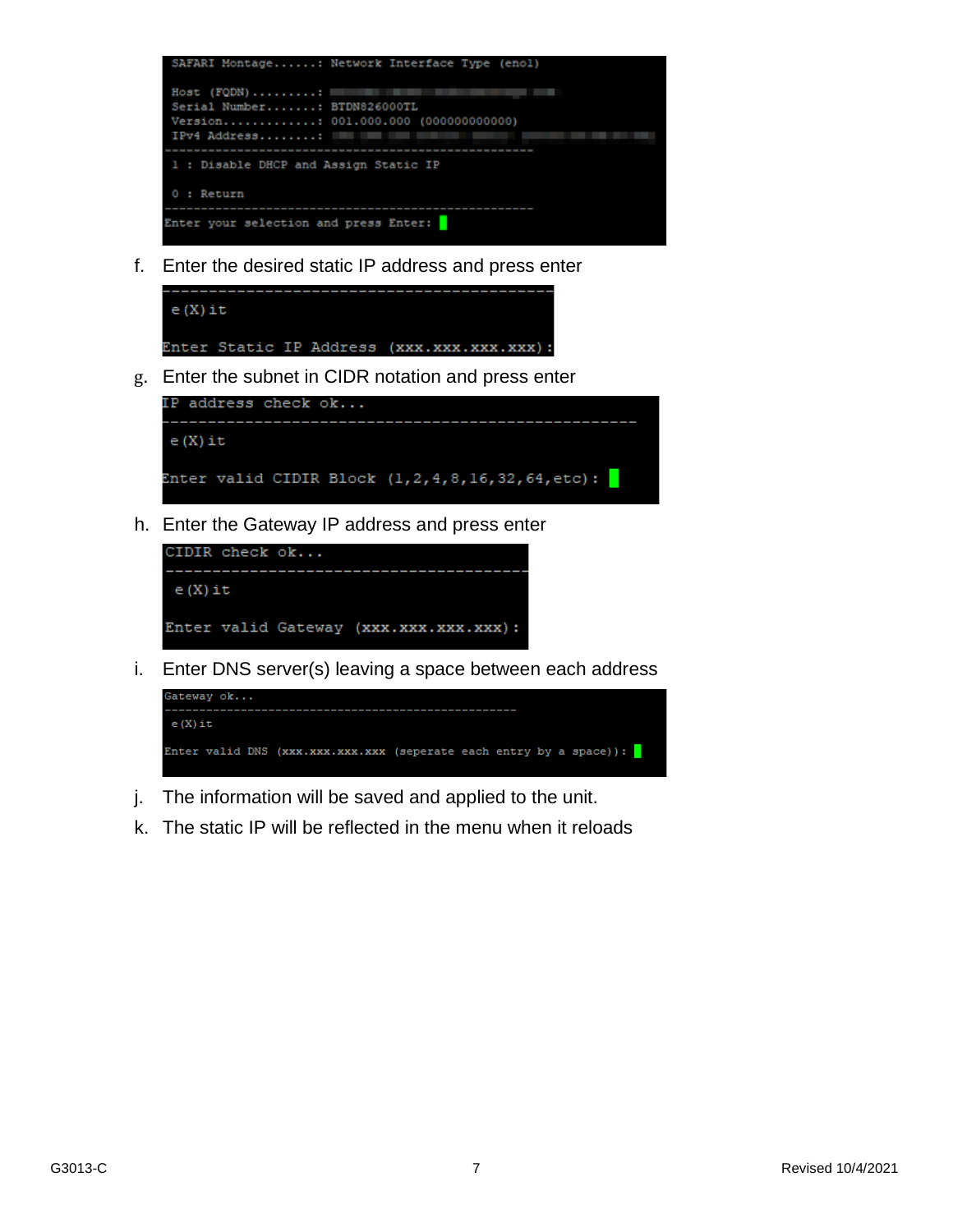## **Configure Host Name**

With a monitor and keyboard connected to the encoder:

- 1. Press 1 and enter to go to the **Network Settings…**
- 2. Press 3 and enter to go to **Host/Domain**
- 3. Press enter to begin the configuration
- 4. Enter the host name and press enter



- 6. Wait for the encoder to finish changing the domain name, and hit enter when prompted to return to network configuration
- 7. Verify that the **Host (FQDN)** displays the host name you configured

#### **Configure SAFARI Montage Controller**

Select encoder settings can be managed from the SAFARI Montage controller through Pathways SM. To do this, the encoder must be given the appropriate host name of the controller. With a monitor and keyboard connected to the encoder:

- 1. Press 13 and enter to go to the **SAFARI Montage Controller…** menu
- 2. Clear any existing controller by pressing c (clear) and enter<br>
SAFARI Montage Server Host Name



3. Press e (edit) and enter to begin configuration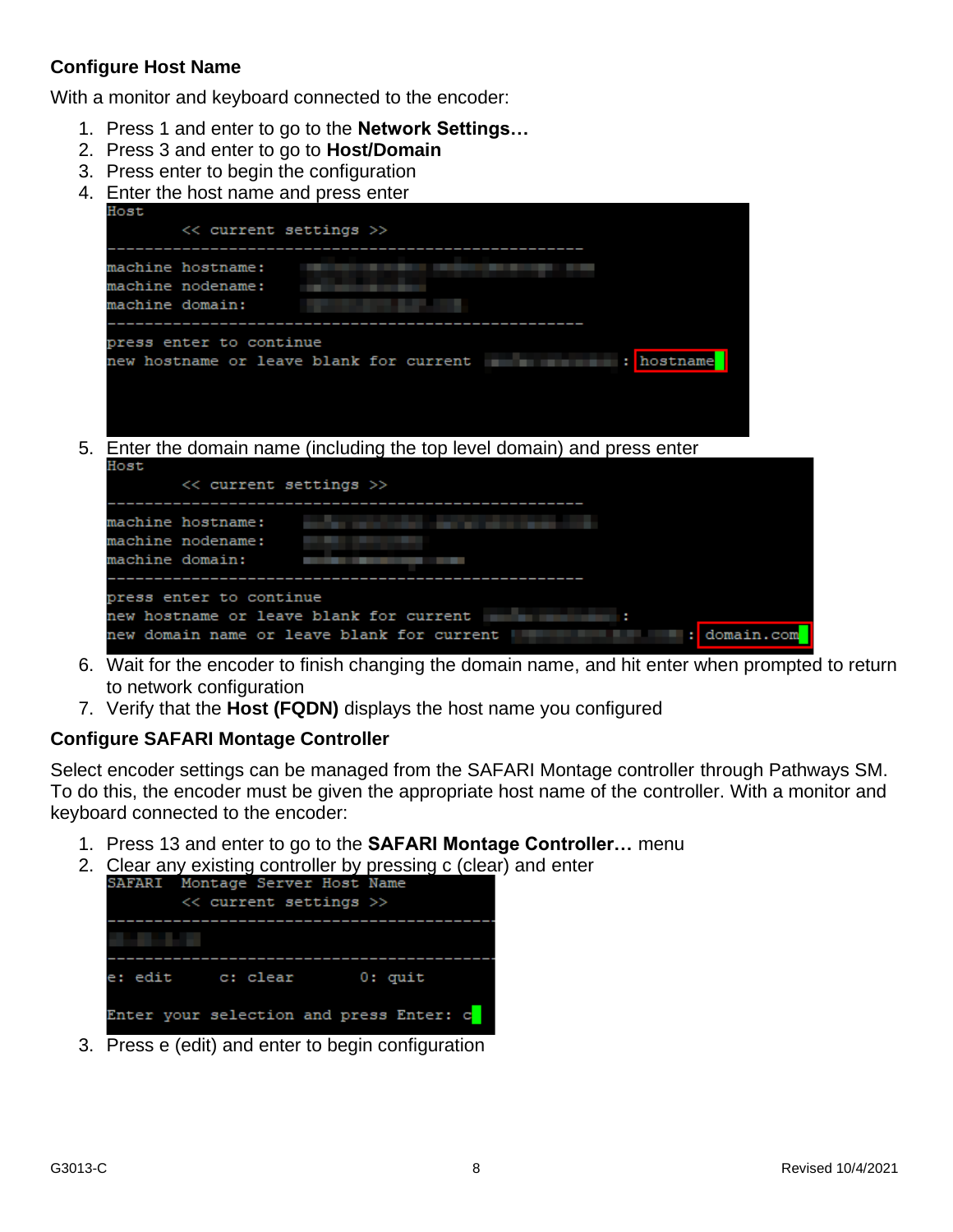4. Enter the FQDN or IP address of the SAFARI Montage controller and press enter<br>Change Controller Host Name

|  |  |  | Enter the name server line: host.domain.com |  |
|--|--|--|---------------------------------------------|--|

- 5. Ensure the controller's FQDN or IP address appears in the **<< current settings >>** section
- 6. From a separate computer, login to your SAFARI Montage controller and navigate to **Admin > Pathways SM > Broadcast Encoders** and verify that this encoder appears in the list

| $ A  \leq  B $<br>Results 1 to 1 of 1 |             |                      |                   |                          |                    |               |                          |               |      |                |
|---------------------------------------|-------------|----------------------|-------------------|--------------------------|--------------------|---------------|--------------------------|---------------|------|----------------|
| <b>Allowed</b>                        | Version     | <b>Serial Number</b> | <b>IP Address</b> | Hostname                 | <b>Description</b> | <i>lnputs</i> | <b>Recording Enabled</b> | <b>Status</b> |      |                |
|                                       | 001.000.008 |                      |                   | <b>Contract Contract</b> | broadcast encoder  |               |                          | ' secs        | view | edit delete    |
| Results 1 to 1 of 1                   |             |                      |                   |                          |                    |               |                          |               |      | $ A  \leq  B $ |

#### **Time Configuration:**

Set the unit to proper local time to ensure correct playback. Time can be set by going to the Time Information (option 2) menu from the main console menu.

| SAFARI Montage: SAFARI Montage Encoder                                                                                                                                                                                 | SAFARI Montage Time Settings               |
|------------------------------------------------------------------------------------------------------------------------------------------------------------------------------------------------------------------------|--------------------------------------------|
|                                                                                                                                                                                                                        | ===========================                |
| Serial Number: BTDN92400557                                                                                                                                                                                            | Local time: Fri 2019-05-31 10:07:58 ED     |
| Version: 001 000 008 (0000000000000)                                                                                                                                                                                   | Universal time: Fri 2019-05-31 14:07:58 UT |
| IPv4 Address: The contract of the contract of the contract of the contract of the contract of the contract of the contract of the contract of the contract of the contract of the contract of the contract of the cont |                                            |
| 1 : Network Settings                                                                                                                                                                                                   | RTC time: Fri 2019-05-31 14:07:58          |
| 2 : Time Information                                                                                                                                                                                                   | Time zone: America/Detroit (EDT, -040      |
| 3 : System Information                                                                                                                                                                                                 | System clock synchronized: no              |
| 4 : Services                                                                                                                                                                                                           | NTP service: active                        |
| 5: Video Interfaces<br>6 : CDN Support                                                                                                                                                                                 |                                            |
| 7 : UDP Support                                                                                                                                                                                                        | RTC in local TZ: no                        |
| 8 : Audio Input Support                                                                                                                                                                                                | =========================                  |
| 9 : Audio Offset Support                                                                                                                                                                                               | 1 : Change Time Zone                       |
| 10 : Input Gain Settings                                                                                                                                                                                               |                                            |
| 11 : Volume Output Settings                                                                                                                                                                                            | 2 : Disable NTP                            |
| 12 : Bitrate Output Settings                                                                                                                                                                                           | 3 : NTP Servers                            |
| 13 : SAFARI Montage Controller [10.20.0.40]                                                                                                                                                                            |                                            |
| 14 : Profile Output Settings<br>15 : Audio Loudness Control                                                                                                                                                            |                                            |
|                                                                                                                                                                                                                        | $0:$ Return                                |
| $(r)$ eboot $(s)$ hutdown re $(f)$ resh                                                                                                                                                                                |                                            |
| Enter your selection and press Enter:                                                                                                                                                                                  | Enter your selection and press Enter:      |

*NOTE: It is recommended that local NTP servers are used with all SAFARI Montage hardware to ensure accurate time settings.*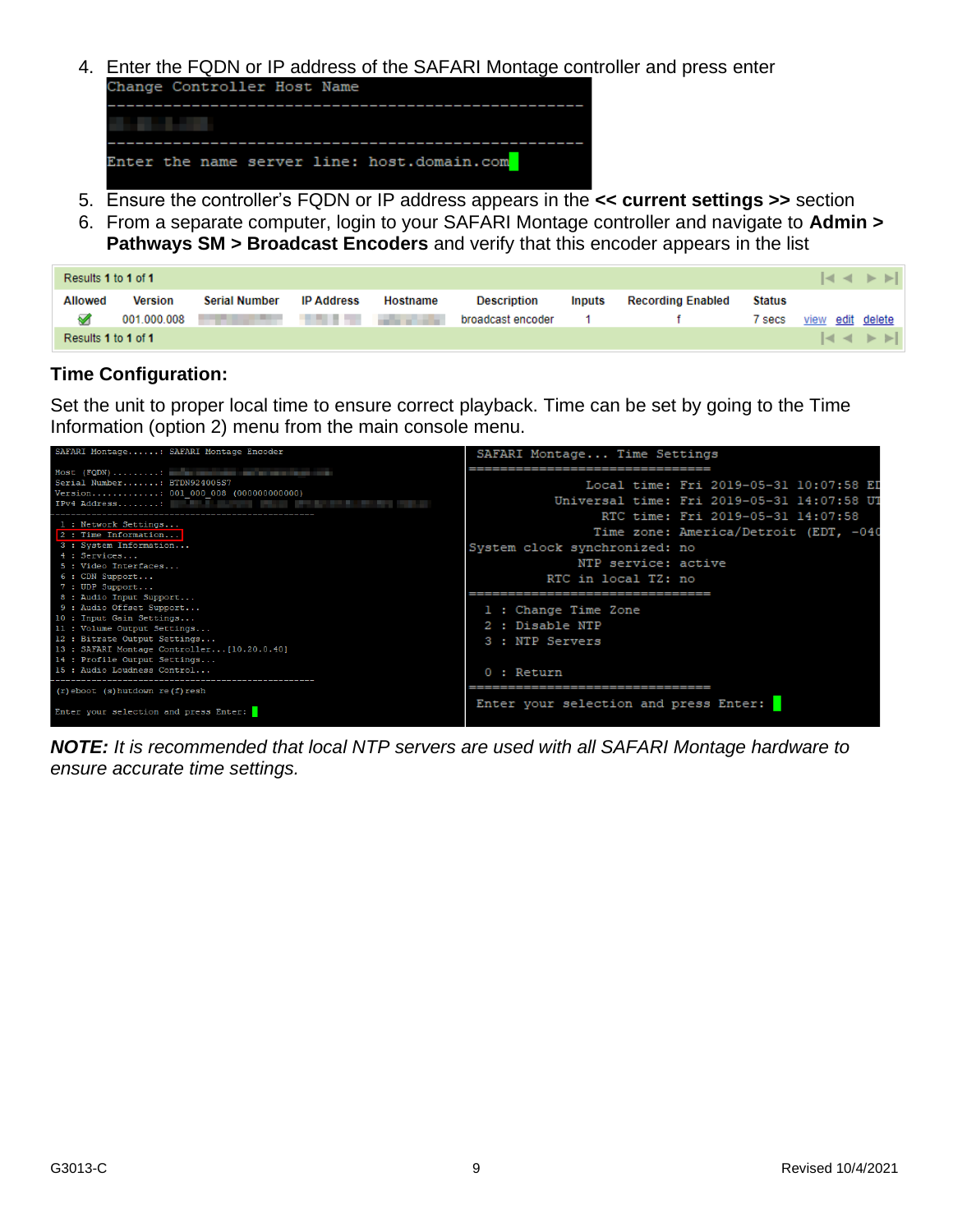### **Using With SAFARI Montage:**

To configure in SAFARI Montage**®** Selective Video Streaming:

- 1. Login to SAFARI Montage as an administrator.
- 2. Navigate to Admin > Selective Video Streaming > Video Streaming.
- 3. Click on the New Stream link.
- 4. Select a school, enter a descriptive name, and enter the streaming URL in one of the following formats:

| <b>Example SVS</b><br><b>Supported URLs</b> |                                    |  |  |
|---------------------------------------------|------------------------------------|--|--|
| <b>Description</b>                          | <b>URL</b>                         |  |  |
| <b>ABR Stream</b>                           | http://x.x.x.x/0/master.m3u8       |  |  |
| 576P HLS Stream                             | http://x.x.x.x/0/vs0/manifest.m3u8 |  |  |
| 720P HLS Stream                             | http://x.x.x.x/0/vs1/manifest.m3u8 |  |  |
| 1080P HLS Stream                            | http://x.x.x.x/0/vs2/manifest.m3u8 |  |  |
| <b>UDP Stream</b>                           | udp://@239.x.x.x:>multicast port<  |  |  |

Replace "x.x.x.x" with the IP address of the encoder.

5. Set Type (for recording) to M3U8 for ABR and HLS streams, and H.264 RAW TS for UDP streams.

| <b>Edit Video Stream</b>     |                                             |  |  |
|------------------------------|---------------------------------------------|--|--|
| <b>Active Stream:</b>        | ☑                                           |  |  |
| <b>School:</b>               | <b>DK School</b><br>$\checkmark$            |  |  |
| <b>Video Stream Name:</b>    | SAFARI Montage HLS Unicast Encoder          |  |  |
| <b>Description:</b>          | п.,                                         |  |  |
| <b>Enable URL for Users:</b> | $\nabla$                                    |  |  |
| <b>Launch URL in VLC:</b>    | ⊡ ⊗                                         |  |  |
| URL:                         | ୲ଵ<br>http://172.21.230.225/hls/master.m3u8 |  |  |
| <b>Mobile URL:</b>           |                                             |  |  |
| Type (for recording):        | 8<br>$\checkmark$<br><b>M3U8</b>            |  |  |
| <b>Bitrate:</b>              | $Kb \sim$<br>6000                           |  |  |

- 6. Configure additional stream settings as desired and click on Add to save the new stream.
- 7. Click on the stream name to navigate to the stream detail page.
- 8. Click on the Play icon  $F_{LAY}$  to verify playback.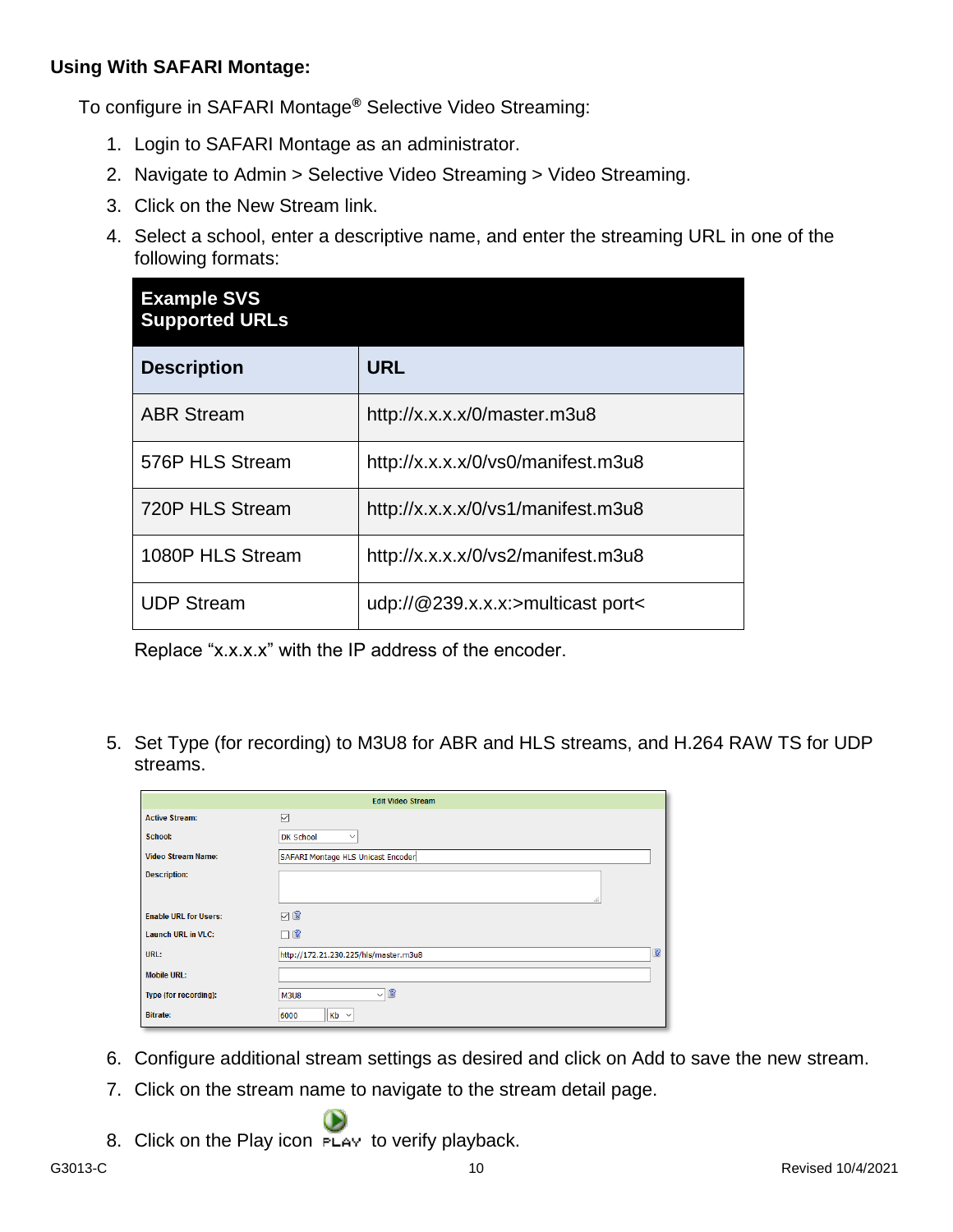### **Using Within a Web Browser:**

Use the following example URLs to view the streams within a browser.

| <b>Example Direct</b><br>playback URLs |                            |  |
|----------------------------------------|----------------------------|--|
| <b>Description</b>                     | <b>URL</b>                 |  |
| <b>ABR Stream</b>                      | http://x.x.x.x             |  |
| 576P HLS Stream                        | http://x.x.x.x/0/576.html  |  |
| 720P HLS Stream                        | http://x.x.x.x/0/720.html  |  |
| 1080P HLS Stream                       | http://x.x.x.x/0/1080.html |  |

Replace "x.x.x.x" with the IP address of the encoder.

### **Connecting to a CDN:**

Connecting a Stream to a CDN can be done through the console menu.

- 1. From the main menu press 6 and enter to go to **CDN Support.**
- 2. Press 1 and enter to **Add CDN Support to HDMI Input 0**



- 3. Enter the CDN URL and then press enter
- 4. Enter the CDN Key and then press enter
- 5. Within the next scheduler period (once a minute) the system should notice the stream is configured to broadcast to a CDN and start trying to push to it.

#### *NOTES:*

- *Consult your CDN provider for CDN URL and Key.*
- *Only one CDN key can be assigned to a Stream.*

#### **Enabling Multicast Streaming:**

Configuring a multicast UDP stream can be done through the console menu.

1. From the main menu press 7 and enter to go to **UDP Support**.